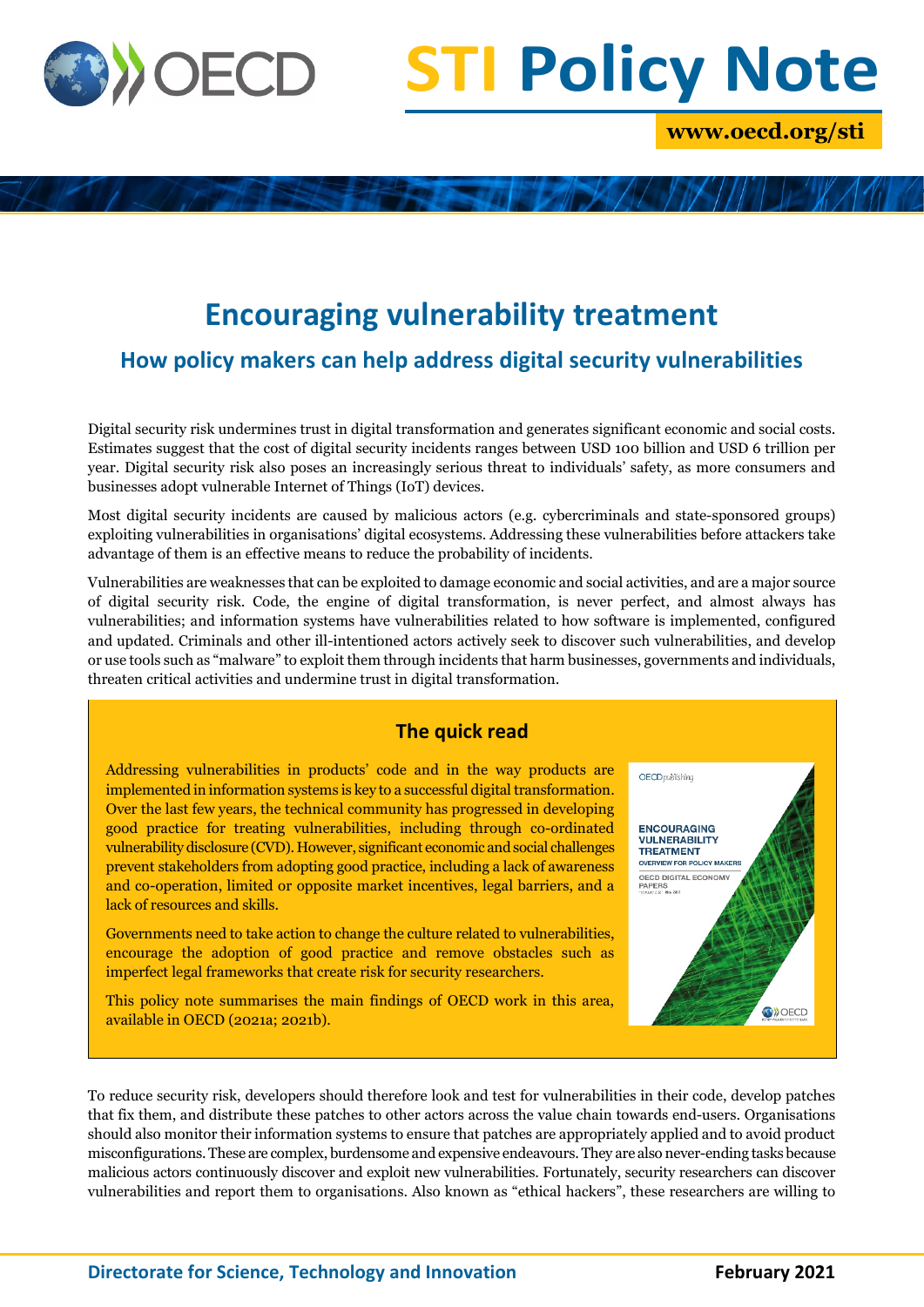help reduce risk and facilitate the adoption of good practice, though there are many obstacles to leveraging their expertise. As recent OECD analysis has shown, public policies aimed at removing existing obstacles and encouraging vulnerability treatment have the potential to significantly reduce digital security risk for all (OECD, 2021a; 2021b).

# **Effectively addressing vulnerabilities is key to a successful digital transformation**

#### Not all vulnerabilities are equal

Malicious actors exploit digital security vulnerabilities for a variety of reasons: to steal money, personal data, or trade and State secrets; to disrupt business operations; and/or to hold stakeholders such as firms, cities, and hospitals for ransom. OECD work has focused on how public policies can help address challenges raised by vulnerabilities in products' code (*code vulnerabilities*) and in how products are implemented in organisations' information systems (*system vulnerabilities*), leaving aside other types of vulnerabilities such as human weaknesses.

Code in software and in hardware (i.e. firmware) almost always contains vulnerabilities, which vary in severity and risk. *Code vulnerabilities* can be mitigated if producers develop patches and distribute them through security updates. *Zero-days* are code vulnerabilities for which no patch has yet been released. They attract a lot of media attention because it is very difficult for product users to detect and mitigate them. Incidents based on a zero-day are often high-profile, with examples including the 2010 Stuxnet attack that partially destroyed an Iranian nuclear enrichment facility and the 2016 attack against the United States Democratic National Committee.

Attackers do not often use zero-days, however, because they are difficult to discover, expensive to buy on black and grey markets (see below), and lose value after detection by defenders. Most attacks instead leverage *system vulnerabilities*, which include weaknesses in the ways system owners implement or configure products in information systems. Failure to implement the latest security updates is a major source of system vulnerabilities, together with misconfigurations. Successful attacks such as WannaCry and NotPetya, which caused multi-billion dollars damages globally, as well as incidents that affected Equifax (USD 1.4 billion in damages) or generated a blackout in Ukraine in 2016, were all based on system vulnerabilities. In a 2019 survey of information technology professionals, 60% of respondents said one or more breaches they faced occurred because a patch that was available for a known vulnerability was not applied.<sup>[1](#page-6-0)</sup>

#### Treating code and system vulnerabilities is a key opportunity to reduce risk and increase trust

**Vulnerabilities are a fact of digital life**. They are a by-product of the increasing complexity of code and systems, combined with weak digital security practices among producers and users. It is not possible to completely eradicate vulnerabilities from all code and systems; but improving their treatment is a major opportunity to reduce digital security risk and increase trust in the digital transformation era.

**Vulnerability treatment includes discovery, handling, management and public disclosure**. Once vulnerabilities are identified (discovery), code owners need to fix them by developing and distributing patches or other mitigations (handling). It is then incumbent upon system owners to apply these patches (management). Lastly, vulnerabilities usually need to be disclosed publicly to enhance security knowledge and facilitate protection.

**Treating vulnerabilities is therefore a shared responsibility** amongst all vulnerability owners. These include:

- *Code owners*, i.e. developers of products that include code (goods, services, or hybrid products, commercialised or available for free, proprietary or open). In addition to making their code as robust as possible, they should ensure duty of care by discovering and handling vulnerabilities in their products after they are available to users.
- *System owners*, i.e. organisations that use products in information systems supporting their economic and social activities. They should manage vulnerabilities to protect their activities as well as any third parties that incidents could harm.

**In the era of digital transformation, it is grossly irresponsible to develop code and maintain systems while ignoring the consequences of vulnerabilities that may emerge over time**. Producers and system owners need to establish vulnerability handling and management processes to treat vulnerabilities systematically and proactively in order to decrease risk for themselves and others, as well as for society as a whole.

**2**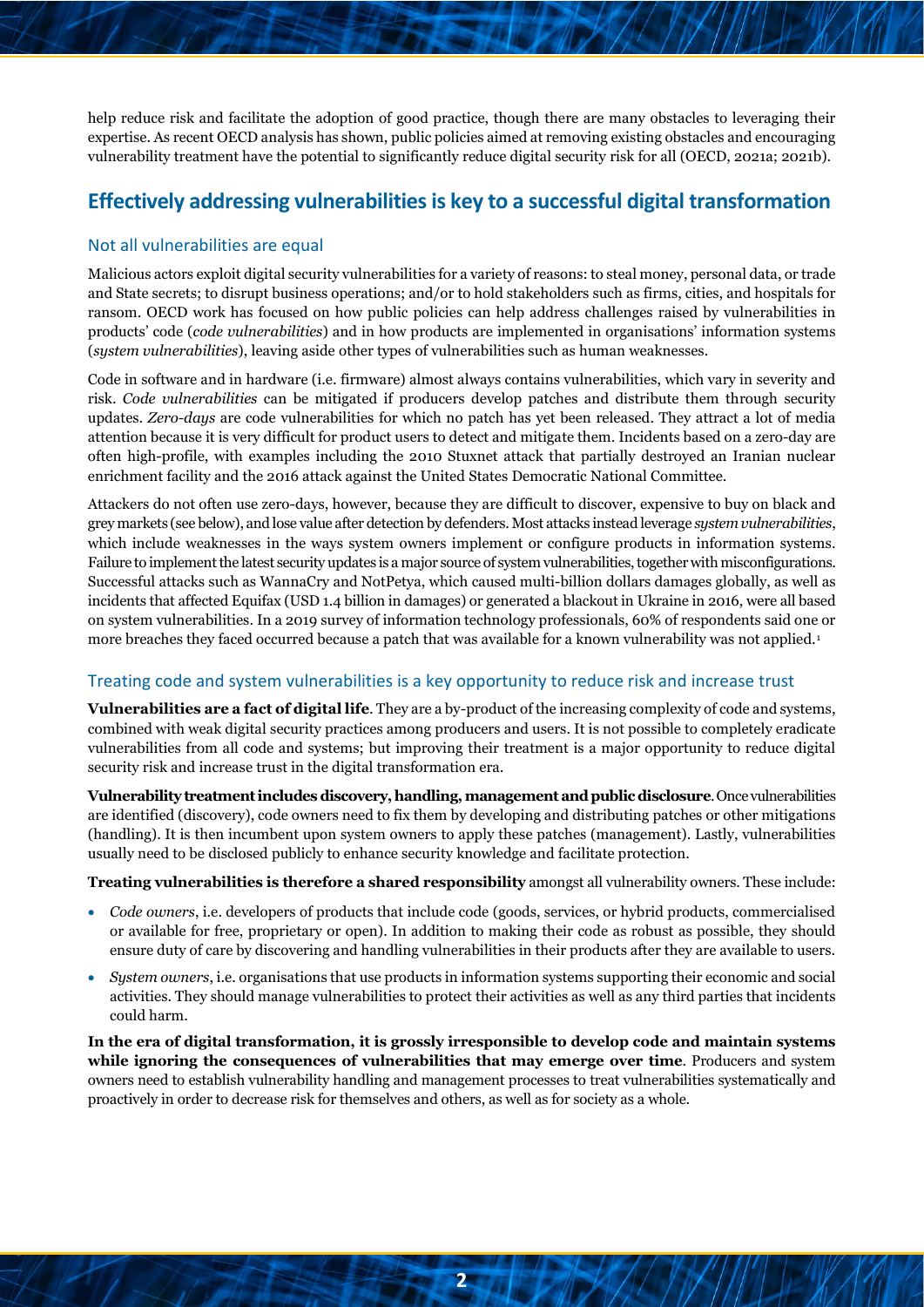# **Significant economic and social challenges prevent stakeholders from treating vulnerabilities effectively**

#### Treating vulnerabilities is as much an economic and social issue as it is a technical one

Challenges to treating vulnerabilities include a lack of awareness and co-operation amongst stakeholders, limited or opposite market incentives, legal barriers, and a lack of resources and skills. Treating vulnerabilities can be complex, especially when they are located in code developed by third parties or affect numerous products. This combination of cost, time and complexity can be overwhelming for small- and medium-sized enterprises, public sector bodies, and organisations with low digital maturity, such as traditional manufacturers entering consumer or industrial IoT markets. Furthermore, treating vulnerabilities is a race against the clock, as malicious actors are constantly striving to find and exploit existing and new vulnerabilities.

#### Vulnerability treatment is a sensitive risk-based process

To treat vulnerabilities responsibly, vulnerability owners have to assess the risk associated with each vulnerability they have knowledge of, in order to prioritise those on which to spend their efforts and resources.

Code owners have to decide which patch to develop in priority. This is difficult in part because the risk associated with a code vulnerability depends on the product's use context, which varies considerably across users and is unknown to the code owner.

Prioritising which patches to implement is also difficult for system owners because they have to understand the risk of applying each patch to their system. This risk can be significant. While silent and automatic patching is a reasonable objective for consumer products, it is less so for more complex information systems in organisations. Many organisations often need to test security updates prior to applying them, in order to assess whether the patch itself is going to disrupt business operations or introduce compatibility, performance or instability issues through domino effects. The 2020 SolarWinds supply chain attack, which affected United States government departments and private firms, showed that malicious actors can also distribute security threats through compromised security update mechanisms. According to surveys, it takes organisations an average of 102 days to test and fully deploy patches, ranging from 16 days to patch a critical vulnerability, to 151 days to patch a medium- or low-priority vulnerability.[2](#page-6-1)

#### Security researchers are a significant but underappreciated resource

Security researchers are individuals or organisations who identify a potential code or system vulnerability with the intention to reduce security risk. The media often calls them "white hats" or "ethical hackers", though "hacker" is an ambiguous term with negative connotations. Researchers are driven by different goals and operate under different constraints. Many hunt for vulnerabilities as part of their professional activities in academia, digital security companies, product security teams, government agencies or civil society. Others search for vulnerabilities as a personal hobby in their spare time.

In practice, security researchers help vulnerability owners find and disclose vulnerabilities before malicious actors exploit them, yet many vulnerability owners do not welcome their vulnerability reports. In many cases, vulnerability owners do not feel responsible, can feel threatened by researchers' reports and/or are not sufficiently aware of good practice.

#### Security researchers can face significant legal threats as they attempt to help reduce security risk

Furthermore, in many countries, vulnerability owners can threaten researchers with legal proceedings instead of welcoming their vulnerability reports. Areas of legal risk for researchers include criminal law, intellectual property law, data protection law and contract law. This legal risk is aggravated when stakeholders are located across borders, and creates powerful disincentives and a chilling effect in the security community. Its significance depends on whether the legal framework in the vulnerability owner's jurisdiction has been designed to protect security researchers. The vulnerability owner's culture and level of awareness of good vulnerability treatment practice, as well as the researcher's behaviour when reporting a vulnerability, are also important factors.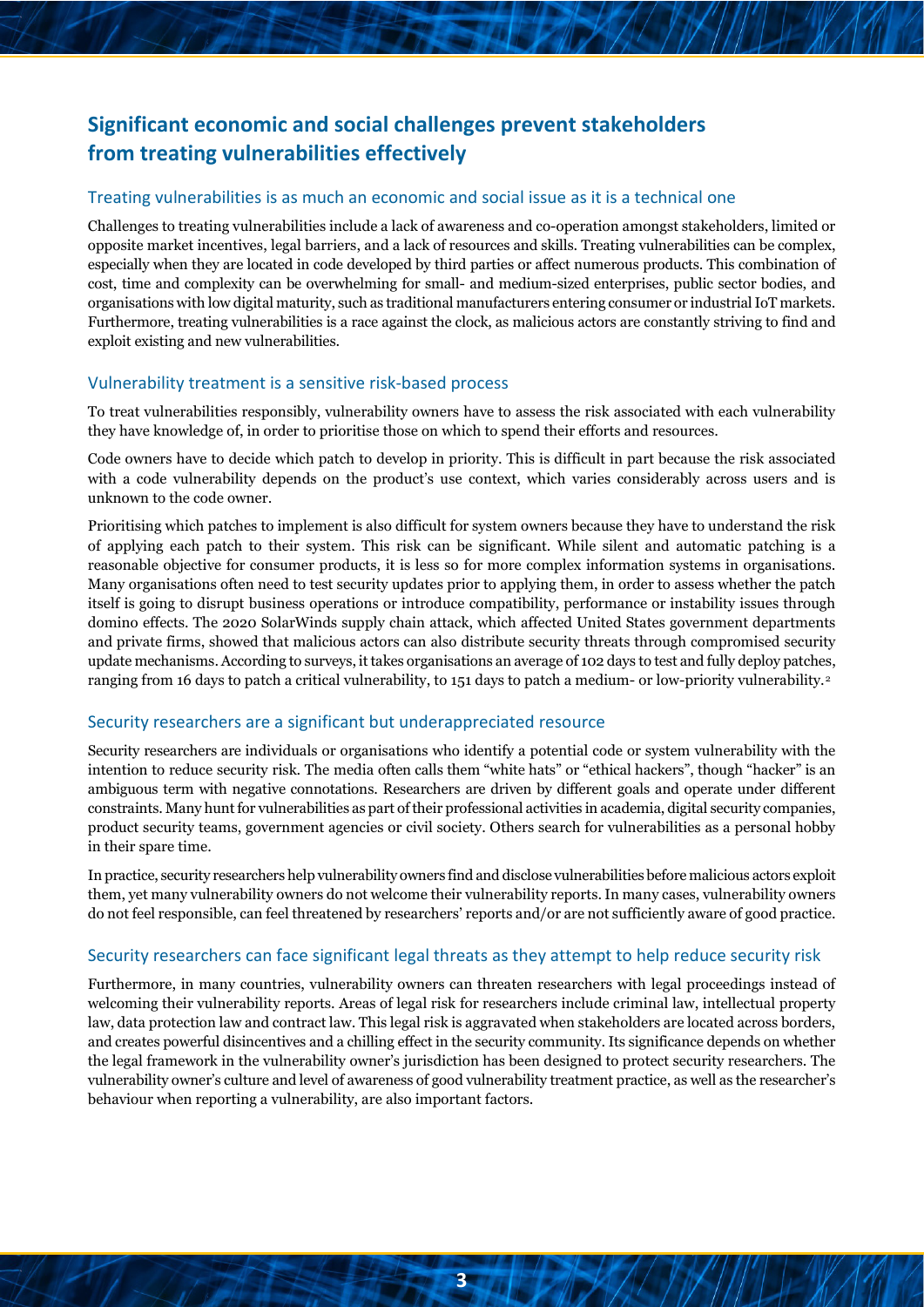# **Examples of researchers threatened of legal proceedings**

In 2011, the Finnish online game platform Habbo (273 million users in 150 countries) brought criminal charges against a teenager who reported how he could log into the site's helpdesk system. Two years later, the courts ruled that there was no case to answer.

In 2013, academic researchers at Radboud University (Netherlands) informed a chip manufacturer about weaknesses in a chip widely used in immobilisers for various brands of cars. The same year, a British court, acting at the request of Volkswagen, ruled that the scientific article detailing the vulnerability had to be withdrawn. Two years later, Volkswagen ultimately agreed to the release of the publication.

In 2015, a security researcher reported a vulnerability to the producer of an e-voting application in Argentina that was going to be used for elections the following week. Three days before the elections, the police raided his apartment and seized his electronic equipment based on criminal charges presented by the company. The case was dismissed one year later on the grounds that he had not accessed the company's systems unlawfully or caused any harm.

In 2016, researchers received a cease-and-desist letter three days after reporting a serious vulnerability to the global consulting and auditing company PwC. Another researcher had his home raided and was arrested by the FBI after he reported that a dental software company left unencrypted sensitive health information of 22 000 patients at risk of access by others.

In 2017, a Danish citizen discovered a vulnerability in a municipality web site that enabled the harvesting of personal information of any citizen by entering their birth date in a form. He reported the vulnerability to the municipality. The service provider discreetly fixed the vulnerability and reported the researcher to the police.

In 2018, the FBI investigated a university student who had been reported by the mobile voting company Voatz for illegally attempting to hack its application. In 2020, Massachusetts Institute of Technology (MIT) researchers uncovered vulnerabilities in Voatz's e-voting system that could allow hackers to alter, stop, or expose how an individual user voted. The application had already been used in several local and state elections in the United States. The researchers reported their findings to the Cybersecurity and Infrastructure Security Agency (CISA). The company disputed the severity of the vulnerabilities, making aggressive public statements against the researchers. Ultimately, an independent audit requested by Voatz confirmed MIT's findings.

*Sources*: OECD (2021a), "Encouraging vulnerability treatment: Overview for policy makers", [https://doi.org/10.1787/0e2615ba-en;](https://doi.org/10.1787/0e2615ba-en) OECD (2021b), "Encouraging vulnerability treatment: Background report – Responsible management, handling and disclosure of vulnerabilities".

#### Co-ordinated vulnerability disclosure is a key best practice that is insufficiently adopted

In a CVD process, vulnerability owners and researchers work co-operatively to discover vulnerabilities, develop, disseminate and apply patches that fix them, and disclose vulnerability information broadly without giving attackers a chronological advantage. However, CVD may be complex, particularlywhen co-ordination involves numerous stakeholders, such as cases where the vulnerability is located in a component disseminated across many products. Furthermore, each discovery of a vulnerability is unique, and CVD may be neither appropriate nor possible in some cases.

Stakeholders can use several tools to facilitate CVD and vulnerability treatment more generally:

- A **vulnerability disclosure policy** is a public statement whereby a vulnerability owner invites researchers to send vulnerability reports, giving them assurance that reports will be handled seriously, and reducing the risk of legal action if it is well designed by the vulnerability owner and complied with by the researcher.
- A **co-ordinator** can assist as a trusted third party in a variety of cases, from easing stakeholders' relationships to orchestrating complex multi-party co-ordination, or facilitating stakeholders' relationships across borders. For example, some computer emergency response teams (CERTs) and computer security incident response teams are also vulnerability co-ordinators. These include CERT/CC at Carnegie Mellon University, the Dutch National Cyber Security Centre (NCSC-NL), CISA at the United States Department of Homeland Security and the French National Agency for the Security of Information Systems.
- **Standards and best practice** provide parties with a shared understanding of processes and procedures for vulnerability management, handling and disclosure co-ordination.

**4**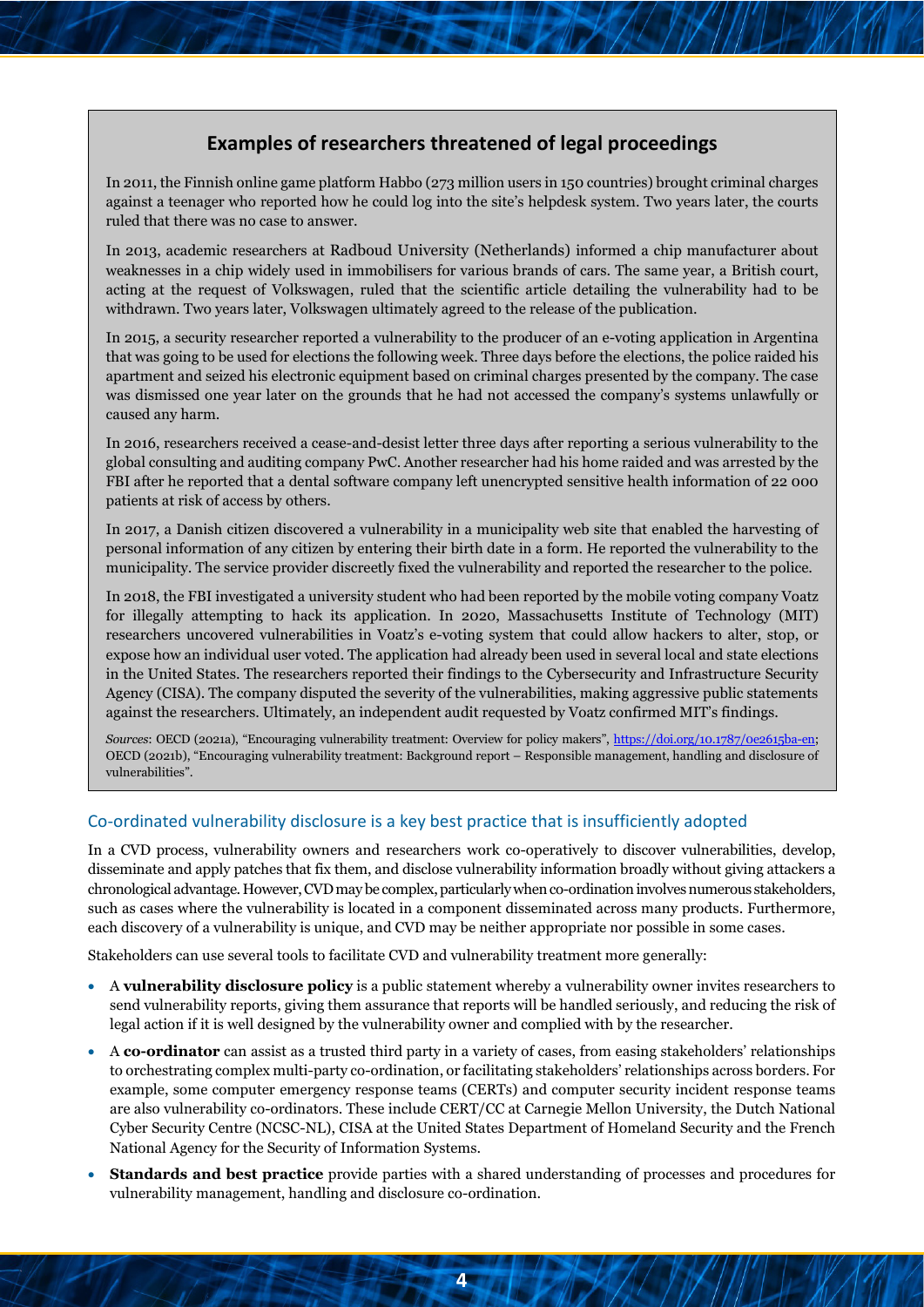• Under **bug bounty programmes**, vulnerability owners reward researchers for reporting vulnerabilities under certain predefined conditions. Several online platforms facilitate the organisation of such programmes by offering a marketplace for vulnerability owners and researchers.

#### Stakeholders often do not trust governments

In some cases, law enforcement, intelligence and national security agencies look for vulnerabilities to exploit for their own purposes. Policies often allow these agencies to discover vulnerabilities without reporting them to vulnerability owners, and to stockpile, weaponise and exploit them against public or private targets. These agencies can also buy vulnerabilities to carry out "offensive operations". In some cases, government may require developers to insert "backdoors" in their products, which are equivalent to intentional vulnerabilities. This practice is condemned by other stakeholders and some governments. A government's ambiguity with respect to vulnerability exploitation can diminish the effectiveness of policies to promote vulnerability treatment by undermining other stakeholders' trust in government efforts to reduce risk.

#### The grey market for code vulnerabilities can make offence more attractive than defence

Ideally, all code vulnerabilities discovered by non-legitimate actors would be reported to vulnerability owners, who would then develop a patch for all products' users to implement, thereby reducing risk. However, other actors are willing to buy critical code vulnerabilities at high prices, and with no intention of fixing them. These actors include criminals who buy vulnerabilities on the black market, but they also include government intelligence and defence agencies, as well as companies developing and selling tools based on the exploitation of vulnerabilities, such as tools purchased by police forces or intelligence agencies to access the content of mobile phones. Many experts agree that this grey market can distort prices, divert researchers from reporting to vulnerability owners, and make offence more financially rewarding than defence.

# **Policy makers can play a decisive role**

#### Vulnerability treatment deserves more policy attention

So far, vulnerability treatment has not received enough policy attention. Although the acceleration of digital transformation brings tremendous benefits, it also relies dangerously on billions of potentially vulnerable IoT devices, and complex information systems cumulatively running hundreds of billions of lines of code. Even as criminals and other attackers seize every opportunity to cause harm, as seen during the COVID-19 pandemic, there have been limited policy efforts to encourage stakeholders to treat vulnerabilities more effectively.

#### Governments can take action in many areas

To encourage vulnerability treatment and reduce digital security risk, public policies can:

- **Change cultures and mind-sets** by breaking the "vulnerability taboo", and recognising that vulnerabilities are a "fact of digital life" that can be mitigated through the adoption of best practices. In many cases, organisations' business leaderships assume that their products and/or systems are "safe and secure", and they view vulnerabilities as a failure that will undermine their reputation and partners' trust. They need to understand that all products that contain code also contain vulnerabilities, and all information systems have a high likelihood of containing vulnerabilities related to misconfiguration or unpatched software, including firmware. In the digital era, leaders and decision makers need to:
	- abandon the idea of a perfectly secure digital environment
	- recognise that their products and information systems can be vulnerable
	- establish trust by demonstrating that they are responsible for monitoring vulnerabilities and swiftly addressing them through a continuous effort to treat vulnerabilities, i.e. discover, manage, handle and disclose them.
- **Mainstream good practice**. They can do so by:
	- Leading by example. Governments can adopt CVD as well as vulnerability handling and management within the government. For example, CISA in the United States issued a binding operational directive (BOD 20-01) requiring each federal agency to publish a vulnerability disclosure policy, and several governments have launched bug bounties (see Box below). They can also leverage public procurement to promote a cultural shift with respect to vulnerability treatment.

**5**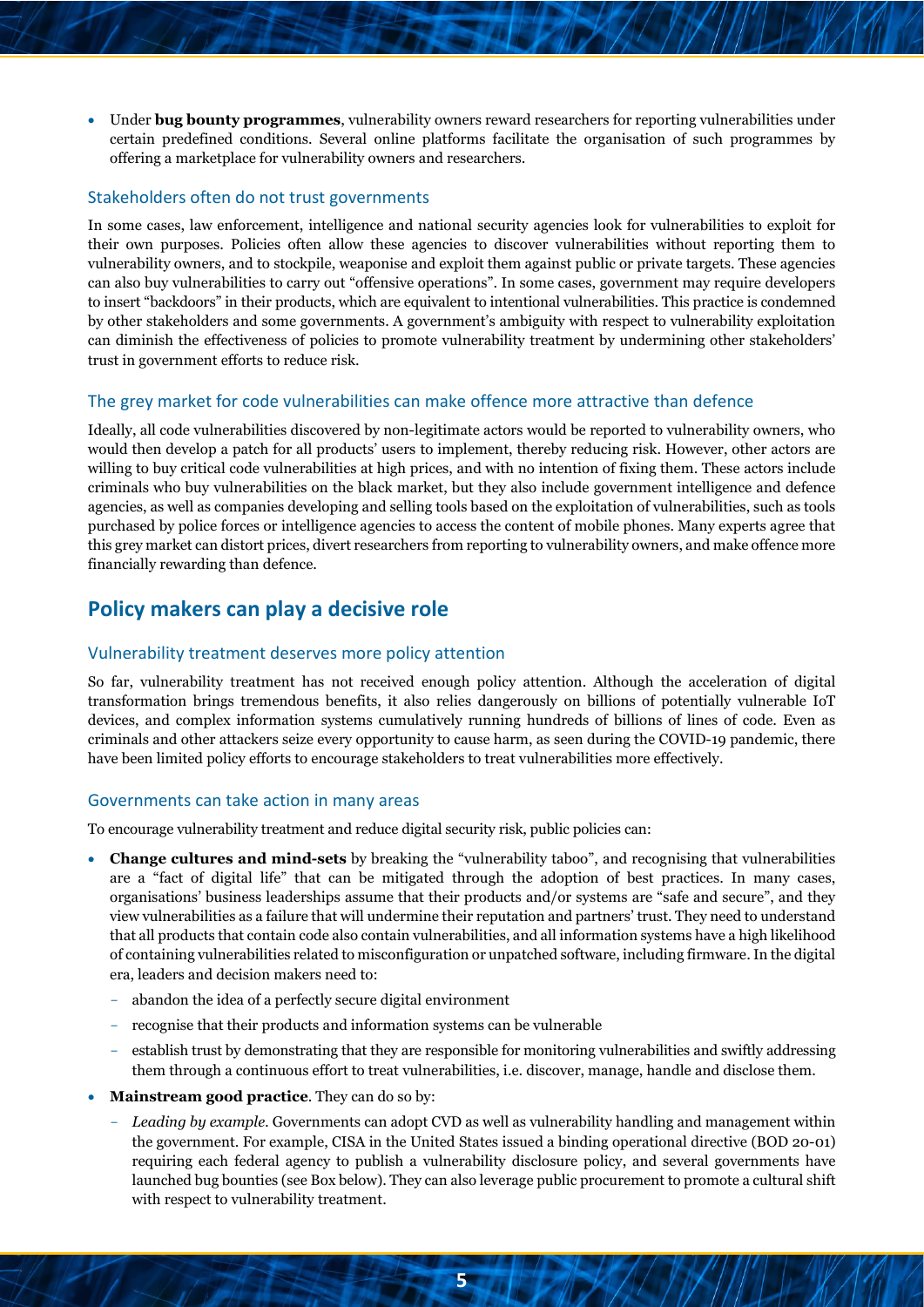- *Including vulnerability treatment in regulation, standards and guidance*, or using it as indicators of compliance. This may include, for example, product regulation; regulation related to critical activities, such as the EU NIS Directive (currently being reviewed); certification schemes, such as those established by the EU Cybersecurity Act; government-supported standards (e.g. NIST Cybersecurity Framework 1.1, ETSI Technical Specification "Cyber Security for Consumer Internet of Things"); IoT regulation (e.g. draft UK regulation); and privacy regulation (e.g. EU General Data Protection Regulation and the US Health Insurance Portability and Accountability Act).
- *Providing tools and encouraging standards development and adoption*. All stakeholder groups can facilitate CVD adoption with template Vulnerability Disclosure Policies, quick start guides, and other best practice documents. The "early stage" US NTIA CVD template aimed at safety-critical industries and the NCSC-NL Guidelines on CVD provide examples of such initiatives. Recent OECD work provides a high-level overview of good practice for CVD based on current guidance (OECD, 2021a; 2021b).
- **Foster trust and remove obstacles**. They can do so by:
	- *Ensuring access to a trusted co-ordinator*, who can help connect stakeholders when needed and provide additional technical analysis and support. Co-ordinators need to have enough resources to accomplish their task, which may be demanding. It is not necessary for every country to have at least one domestic co-ordinator. For example, stakeholders can turn to a foreign, regional, international or industry-led trusted co-ordinator.
	- *Updating imperfect cybercrime and intellectual property frameworks to enable "safe harbours" protecting researchers.* Policy makers need to change the legal environment to better protect responsible security researchers and reduce the risk of lawsuits and criminal prosecution wherever it is an obstacle to CVD. Governments can take stock of legal risk for researchers in their jurisdiction, develop a plan to reduce it, and ensure that any new legislative or regulatory frameworks do not create new obstacles.
	- *Increasing stakeholders' trust in the government*, for example by separating offensive functions from digital security agencies and CERTs, and establishing transparent processes regarding how the government processes vulnerability information.
	- *Addressing the grey market for code vulnerabilities.* If legitimate actors need to buy vulnerabilities for lawful purposes, governments need to take action to ensure that such transactions do not distort prices, disincentivise researchers from reporting vulnerabilities, and prevent vulnerability owners from developing mitigations and protecting users. More research is needed to better understand the size and pricing mechanisms of the grey market and ways to reduce its negative impact on vulnerability disclosure, as well as the incentives and disincentives that could be leveraged to change actors' behaviours.
- **Encourage international co-operation**, such as the establishment of a non-governmental international coordinator, the internationalisation of vulnerability databases, the development of common principles to establish safe harbours for researchers, and the development of international standards and best practices.

In taking action, policy makers need to keep in mind that:

- **There is no one-size-fits-all solution to vulnerability disclosure**. It is a "wicked problem" without a panacea. It requires an open mind, flexible solutions and case-by-case consideration, often on the basis of international standards and guidelines;
- **Governments should use mandatory regulation with caution**. For example, mandatory reporting of vulnerabilities to the government is particularly challenging, and many experts suggest adopting a voluntary approach based on mutual trust.

### **What is a bug bounty?**

Bug bounties or bug bounty programmes (BBPs) are crowdsourcing initiatives undertaken by vulnerability owners to reward individuals for discovering and reporting vulnerabilities as part of a CVD process. In addition to helping find vulnerabilities, BBPs can motivate internal staff to consider security, and help maintain a high level of security awareness. They can also act as a recruitment tool, facilitating the identification of talent and helping researchers select companies in line with their expectations for a job. From a public policy perspective, they can contribute to draining the black market by providing an alternative option to researchers motivated by monetary gains, provided that they are established only under the authority of vulnerability owners, as opposed to grey market brokers.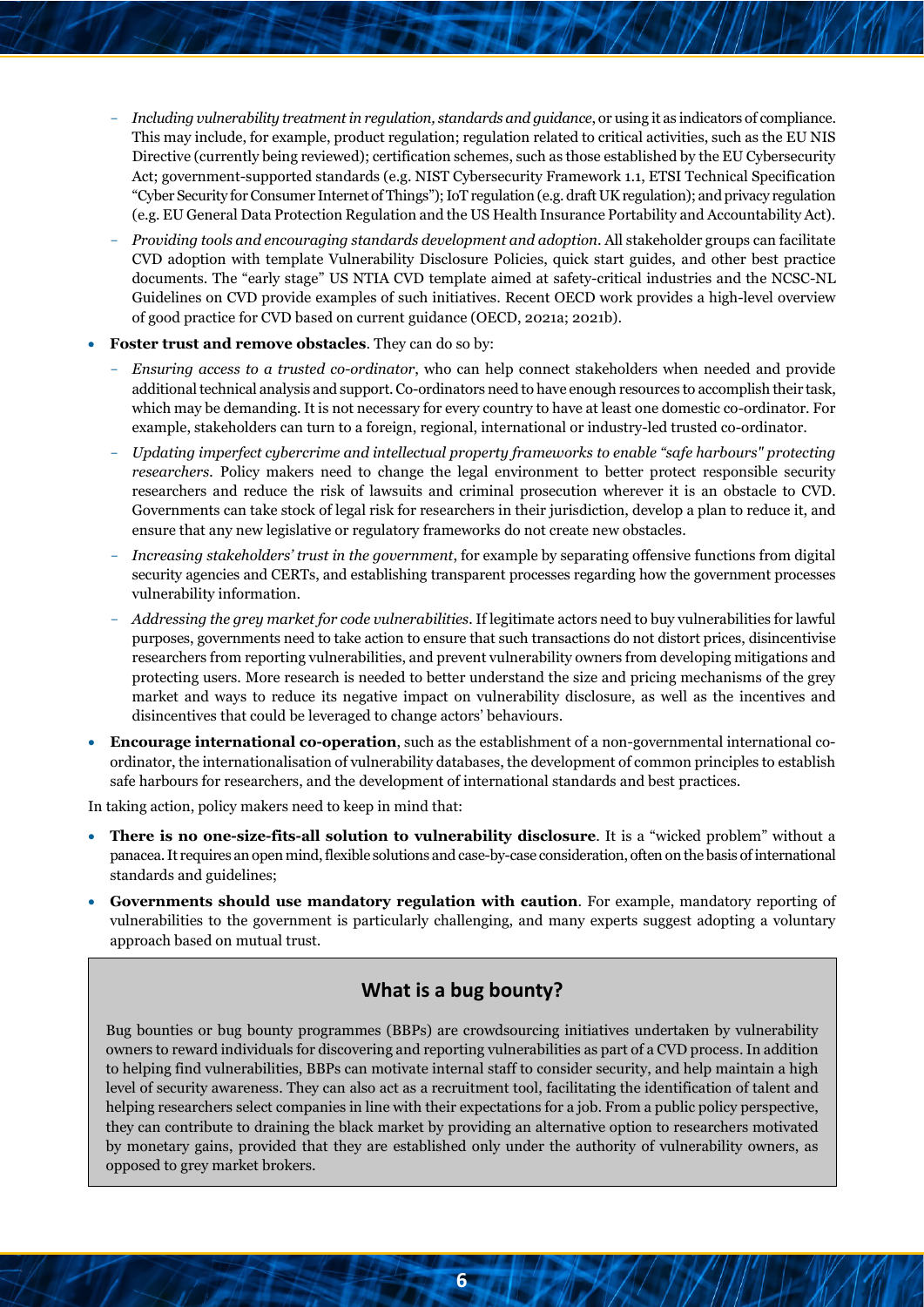Bug bounties are increasingly popular among many well-known firms, including large information and communications technology (ICT) industry players (e.g. Apple, Google, Microsoft), other digital and communications companies (e.g. Airbnb, Alibaba, AT&T, Deezer, Deutsche Telekom, Facebook, Nintendo, OVH, Samsung, Uber, Twitter) and traditional businesses (e.g. Audi, Fiat Chrysler, Ford, Goldman Sachs, Mastercard, Starbucks). Bug bounty platforms, meanwhile, have facilitated the organisation of BBPs.

Governments are launching BBPs, as well. For example, the United States Department of Defense invested USD 34 million in BBPs in 2018, following the success of its earlier "Hack the Pentagon" and "Hack the Army" initiatives. In Singapore, two agencies (GovTech and CSA) distributed a total of USD 26 000 rewards to 290 researchers in 3 BBPs targeting government systems in 2018-19. The Swiss government offered USD 150 000 for vulnerability reports in its Internet-based e-voting system in 2019, with rewards between USD 100 to 50 000. It also launched a bug bounty programme for its "SwissCovid Proximity Tracing System" in 2020. The French government launched a BBP focusing on its Tchap instant messaging application for civil servants, with bounties from EUR 50 to EUR 1 500. The Korean Ministry of Science and ICT and the Korean Information Security Agency (KISA) have established a BBP focusing on the web sites of volunteer private companies as well as KISA.

However, bug bounties are neither a panacea nor a turnkey security solution. They are suited for sufficiently resourced and mature organisations that already have a well-organised vulnerability management or handling process in place. Furthermore, a BBP is a reactive measure that, alone, is unlikely to improve the underlying design security limitations in a product or product line. BBPs should be used as one tool among many others to reduce risk, such as software code reviews, audits and network penetration tests.

*Sources*: OECD (2021a), "Encouraging vulnerability treatment: Overview for policy makers", [https://doi.org/10.1787/0e2615ba-en;](https://doi.org/10.1787/0e2615ba-en) OECD (2021b), "Encouraging vulnerability treatment: Background report – Responsible management, handling and disclosure of vulnerabilities"[, https://one.oecd.org/document/DSTI/CDEP/SDE\(2020\)3/FINAL/en/pdf;](https://one.oecd.org/document/DSTI/CDEP/SDE(2020)3/FINAL/en/pdf) [www.bugcrowd.com/bug-bounty-list/.](http://www.bugcrowd.com/bug-bounty-list/)

## **Notes**

<span id="page-6-0"></span>1 Ponemon Institute (2019), *Costs and consequences of gaps in vulnerability response*[, https://www.servicenow.com/content/dam/servicenow](https://www.servicenow.com/content/dam/servicenow-assets/public/en-us/doc-type/resource-center/analyst-report/ponemon-state-of-vulnerability-response.pdf)[assets/public/en-us/doc-type/resource-center/analyst-report/ponemon-state-of-vulnerability-response.pdf.](https://www.servicenow.com/content/dam/servicenow-assets/public/en-us/doc-type/resource-center/analyst-report/ponemon-state-of-vulnerability-response.pdf)

<span id="page-6-1"></span>2 Ponemon Institute, 2019, and Ponemon Institute (2018), *The 2018 State of Endpoint Security Risk*, https://cdn2.hubspot.net/hubfs/468115/whitepapers/state-of-endpoint-security-2018.pdf.

# **Further reading**

OECD (2021a), "Encouraging vulnerability treatment: Overview for policy makers", *OECD Digital Economy*  Papers No. 307, OECD Publishing, Paris, [https://doi.org/10.1787/0e2615ba-en.](https://doi.org/10.1787/0e2615ba-en)

OECD (2021b), "Encouraging vulnerability treatment: Background report – Responsible management, handling and disclosure of vulnerabilities", OECD, Paris, [https://one.oecd.org/document/DSTI/CDEP/SDE\(2020\)3/FINAL/en/pdf.](https://one.oecd.org/document/DSTI/CDEP/SDE(2020)3/FINAL/en/pdf)

**7**

**Website**

<https://oe.cd/security>